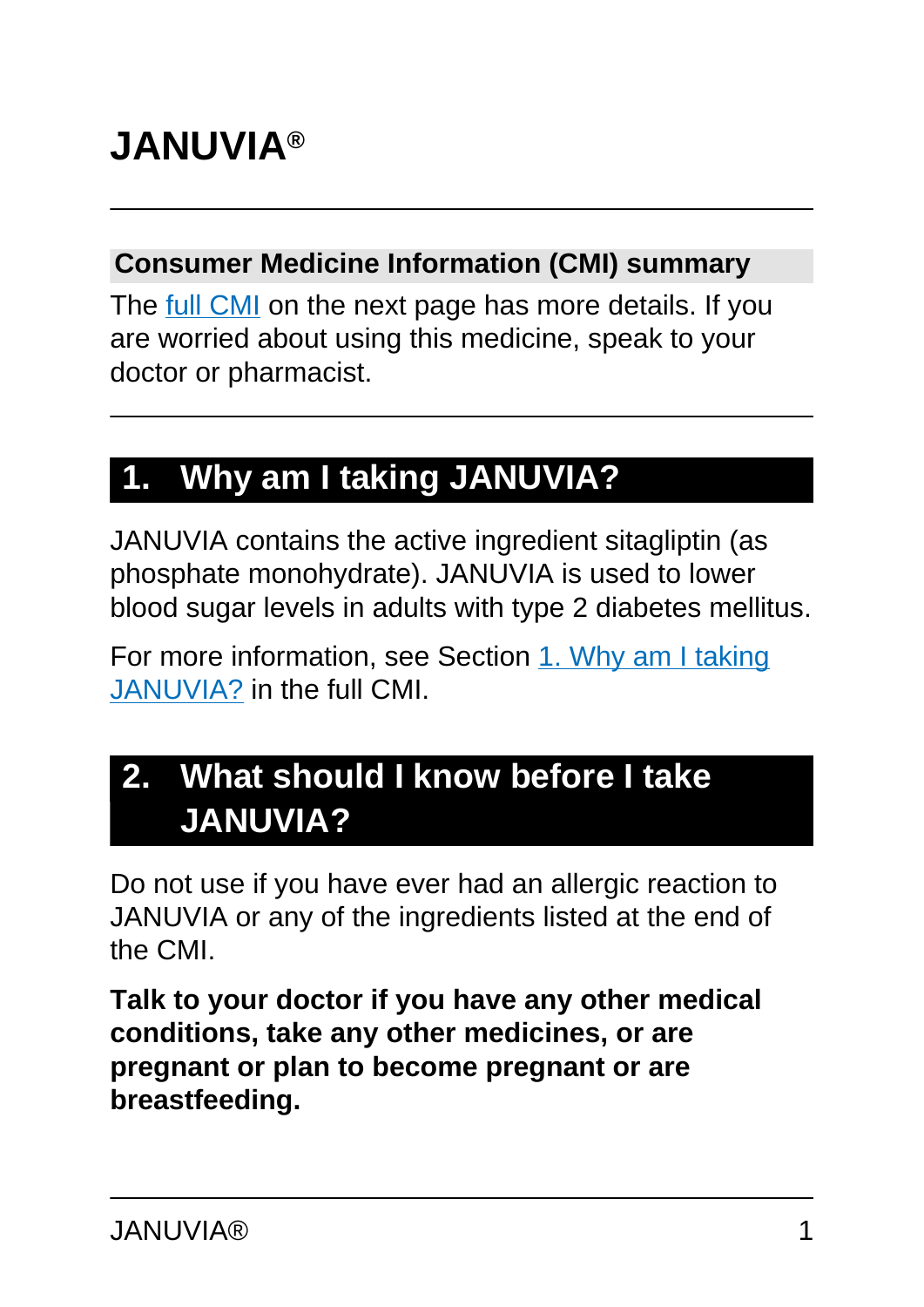For more information, see Section [2. What should I know](#page-5-0) [before I take JANUVIA?](#page-5-0) in the full CMI.

## **3. What if I am taking other medicines?**

Some medicines may interfere with JANUVIA and affect how it works.

A list of these medicines is in Section [3. What if I am](#page-6-0) [taking other medicines?](#page-6-0) in the full CMI.

# **4. How do I take JANUVIA?**

• Take JANUVIA once a day by mouth, with or without food

More instructions can be found in Section [4. How do I](#page-7-0) [take JANUVIA?](#page-7-0) in the full CMI.

# **5. What should I know while taking JANUVIA?**

| Things you should do | • Remind any doctor,<br>dentist or pharmacist<br>you visit that you are<br>taking JANUVIA.<br>• Call your doctor straight<br>away if you become<br>pregnant while taking<br><b>JANUVIA.</b> |
|----------------------|---------------------------------------------------------------------------------------------------------------------------------------------------------------------------------------------|
|----------------------|---------------------------------------------------------------------------------------------------------------------------------------------------------------------------------------------|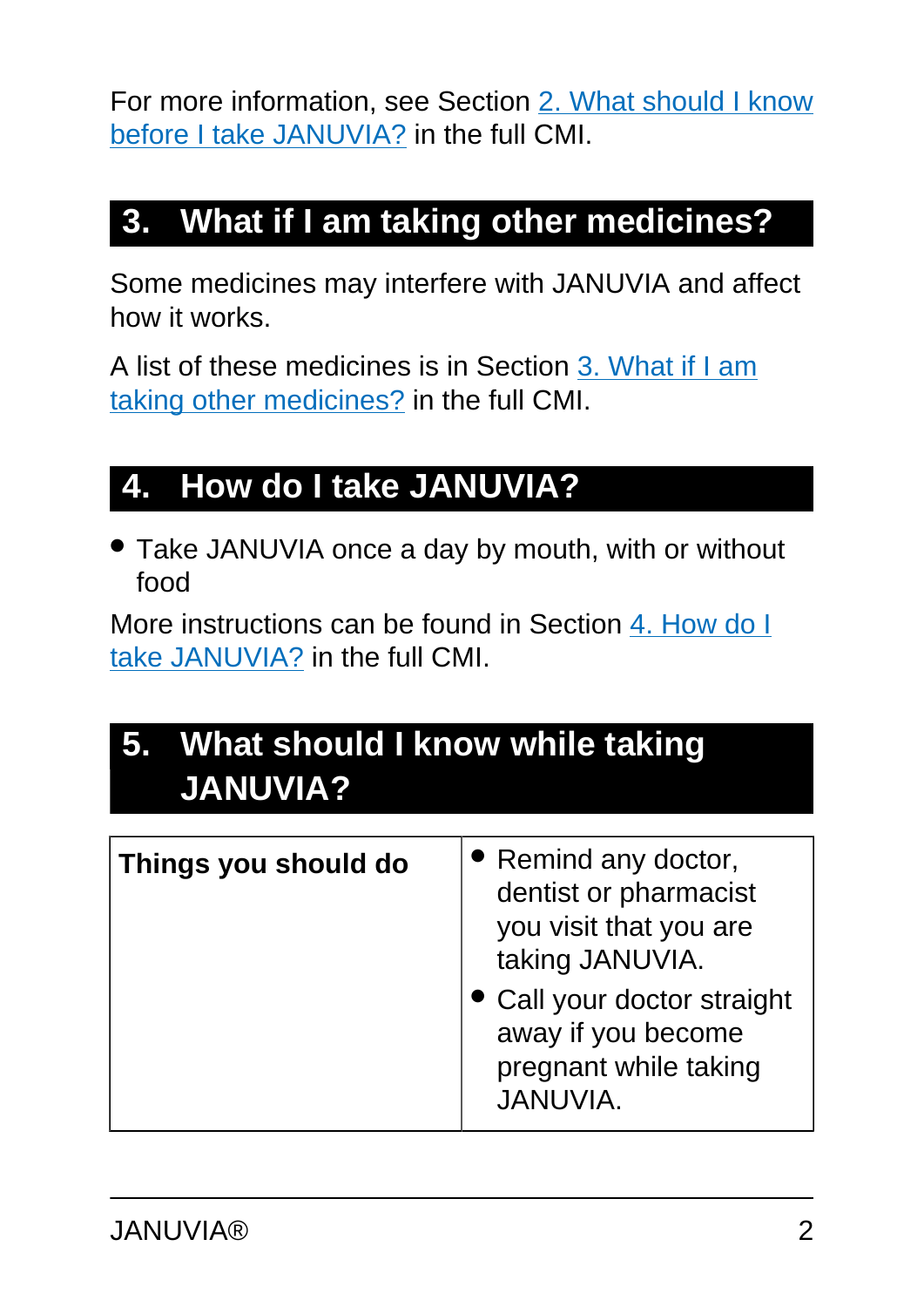| Things you should not<br>do    | • Do not stop taking this<br>medicine suddenly.<br>Do not give JANUVIA<br>to anyone else, even<br>if they have the same<br>condition as you.                       |
|--------------------------------|--------------------------------------------------------------------------------------------------------------------------------------------------------------------|
| Looking after your<br>medicine | • Keep your tablets in the<br>blister pack until it is<br>time to take them.<br>• Store JANUVIA in a<br>cool dry place away<br>from moisture, heat or<br>sunlight. |

For more information, see Section [5. What should I know](#page-8-0) [while taking JANUVIA?](#page-8-0) in the full CMI.

### **6. Are there any side effects?**

Serious side effects in particular that need to be noted are:

- Allergic reactions including rash, hives, swelling of the face, lips, tongue, and throat with difficulty in breathing or swallowing.
- Severe and persistent stomach pain, often with nausea and vomiting.
- Low blood sugar when used in combination with a sulfonylurea medicine or with insulin.
- Blisters or the breakdown of your skin (erosion).
- Kidney problems.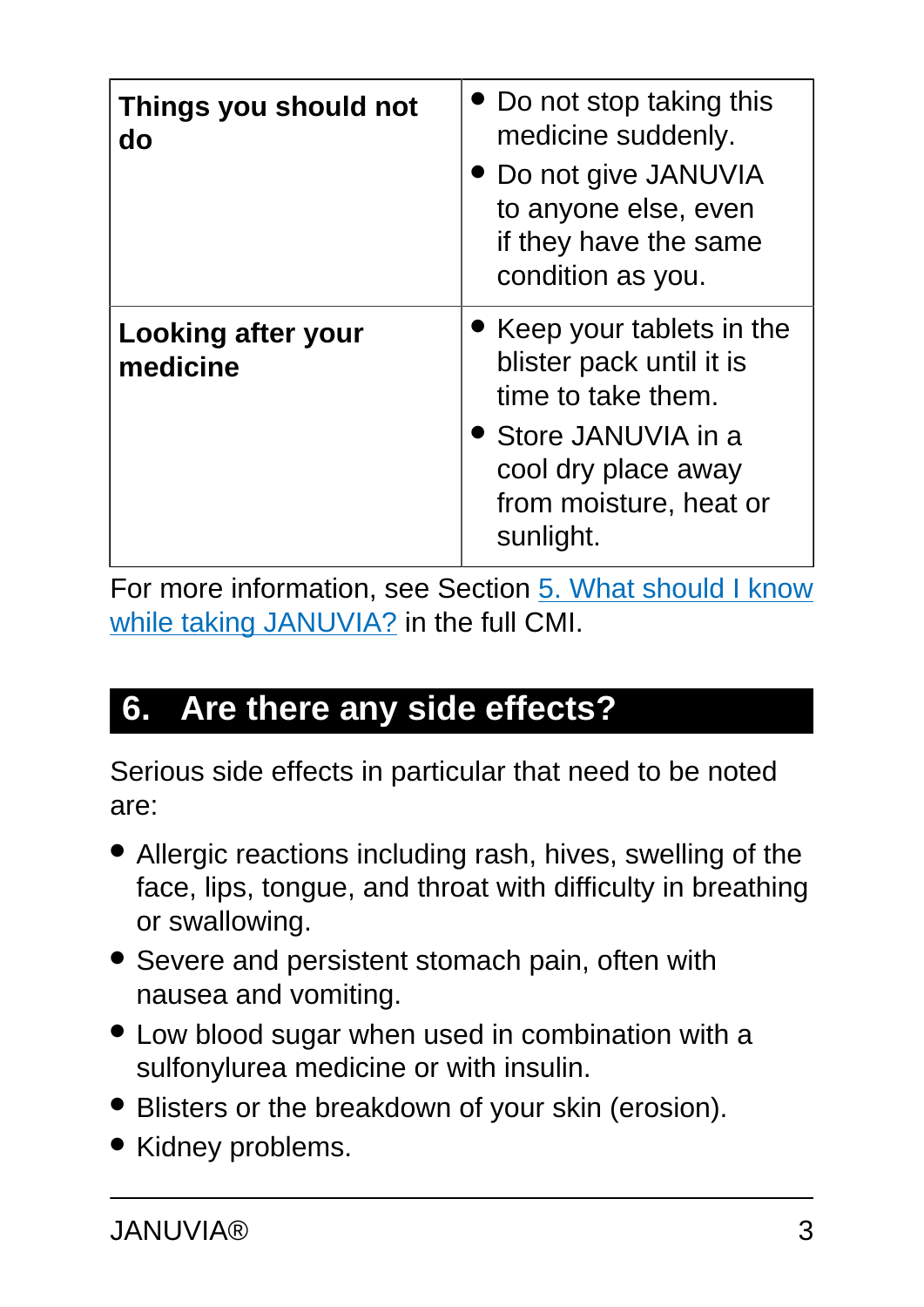For more information, including what to do if you have any side effects, see Section [6. Are there any side](#page-10-0) [effects?](#page-10-0) in the full CMI.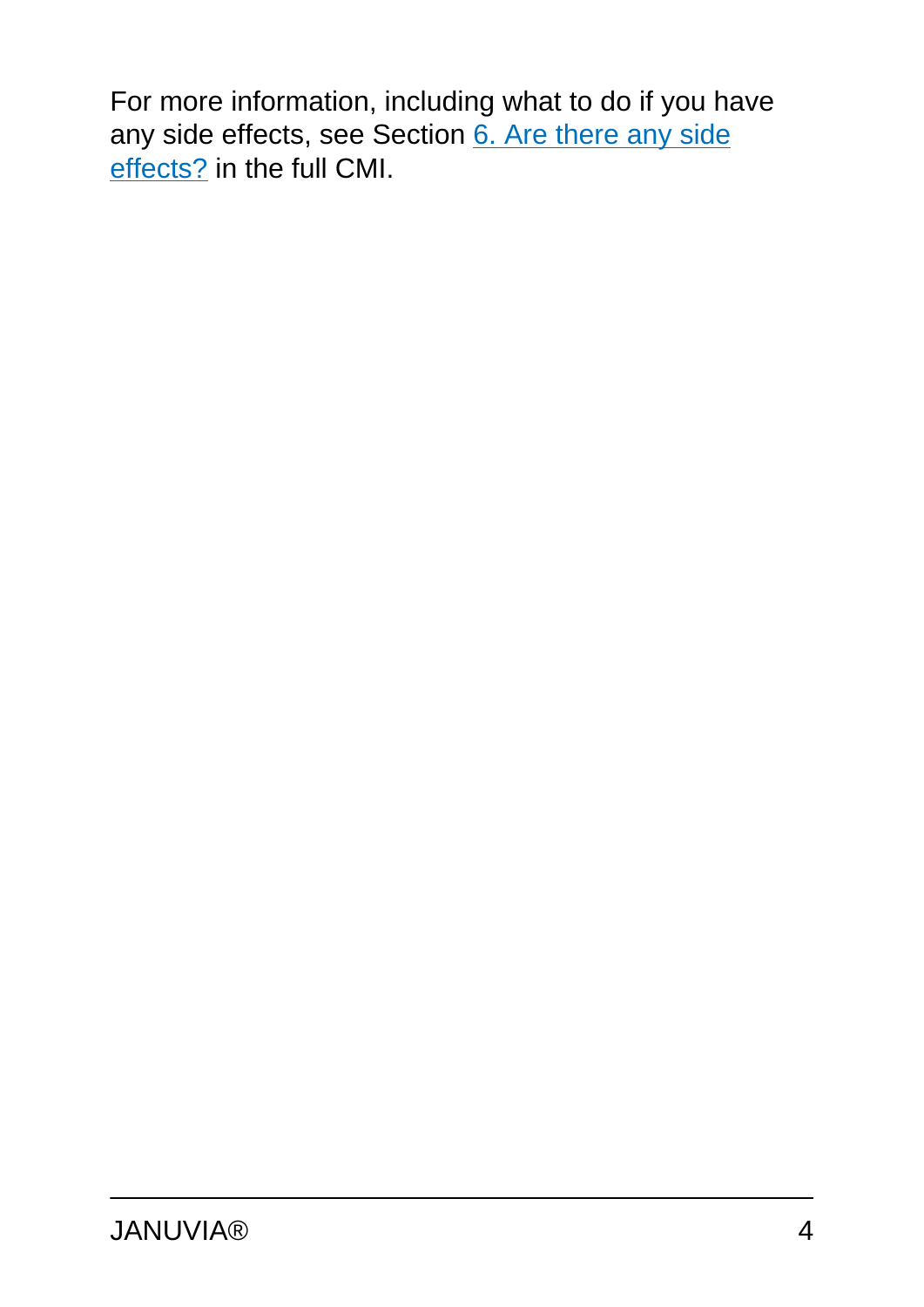# <span id="page-4-0"></span>**JANUVIA**

**Active ingredient:** Sitagliptin (as phosphate monohydrate)

#### **Consumer Medicine Information (CMI)**

This leaflet provides important information about taking JANUVIA. **You should also speak to your doctor or pharmacist if you would like further information or if you have any concerns or questions about taking JANUVIA.**

**Keep this leaflet with the medicine.**

**You may need to read it again.**

#### **Where to find information in this leaflet:**

- [1. Why am I taking JANUVIA?](#page-4-1)
- [2. What should I know before I take JANUVIA?](#page-5-0)
- [3. What if I am taking other medicines?](#page-6-0)
- [4. How do I take JANUVIA?](#page-7-0)
- [5. What should I know while take JANUVIA?](#page-8-0)
- [6. Are there any side effects?](#page-10-0)
- [7. Product details](#page-12-0)

# <span id="page-4-1"></span>**1. Why am I taking JANUVIA?**

#### **JANUVIA contains the active ingredient sitagliptin.**

JANUVIA is a member of a class of medicines you take by mouth called DPP-4 inhibitors (dipeptidyl peptidase-4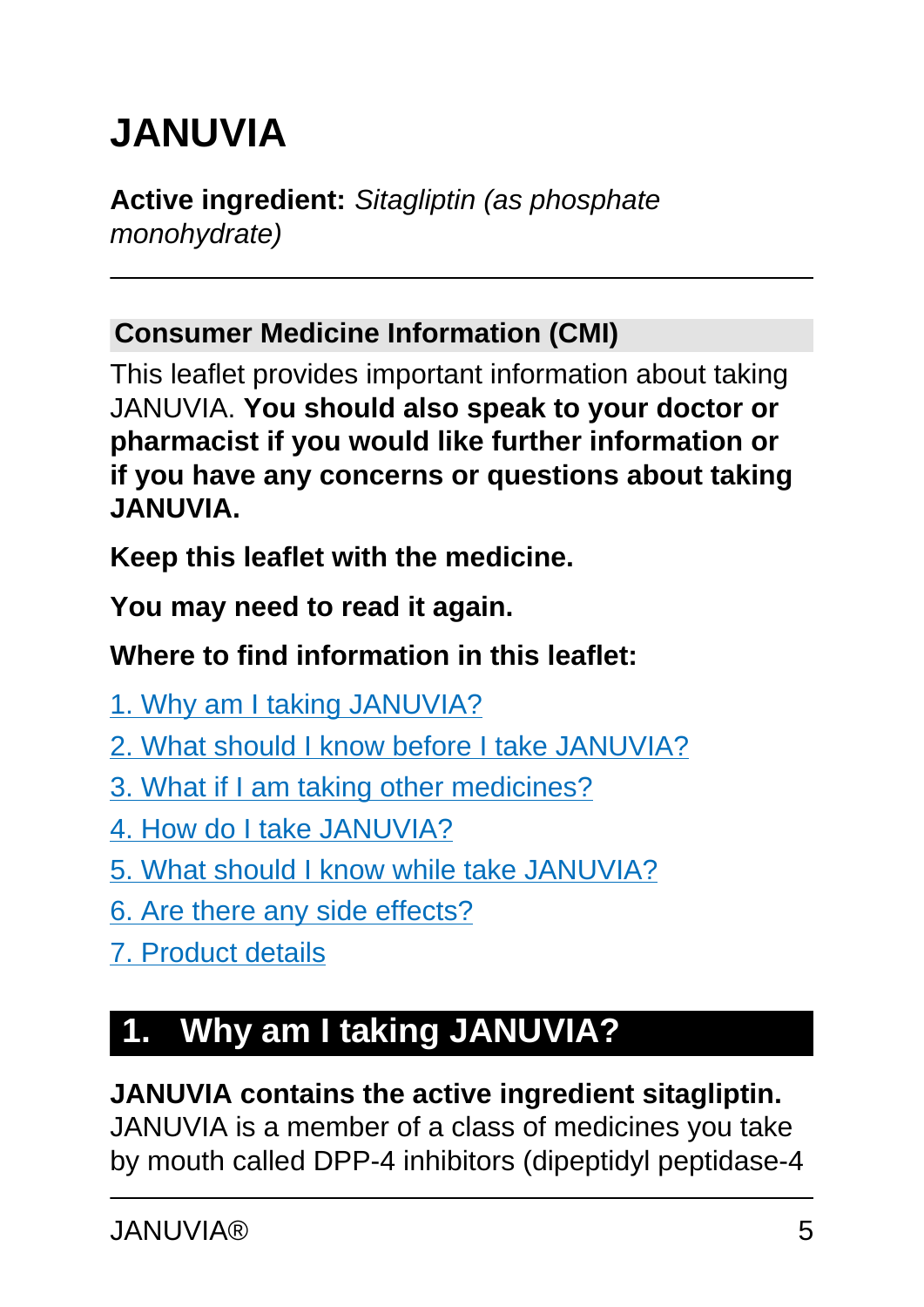inhibitors) that lowers blood sugar levels in adults with type 2 diabetes mellitus.

**JANUVIA is used to lower blood sugar levels in adults with type 2 diabetes mellitus. Januvia can be used alone or in combination with certain other medicines that lower blood sugar along with a recommended diet and exercise program.**

# <span id="page-5-0"></span>**2. What should I know before I take JANUVIA?**

### **Warnings**

### **Do not take JANUVIA if:**

- you are allergic to sitagliptin, or any of the ingredients listed at the end of this leaflet
- Always check the ingredients to make sure you can take this medicine.

### **Check with your doctor if you:**

- have or have had type 1 diabetes mellitus.
- have or have had increased ketones in the blood or urine (diabetic ketoacidosis).
- have or have had any kidney problems or any past or present medical problems.
- take any medicines for any other condition.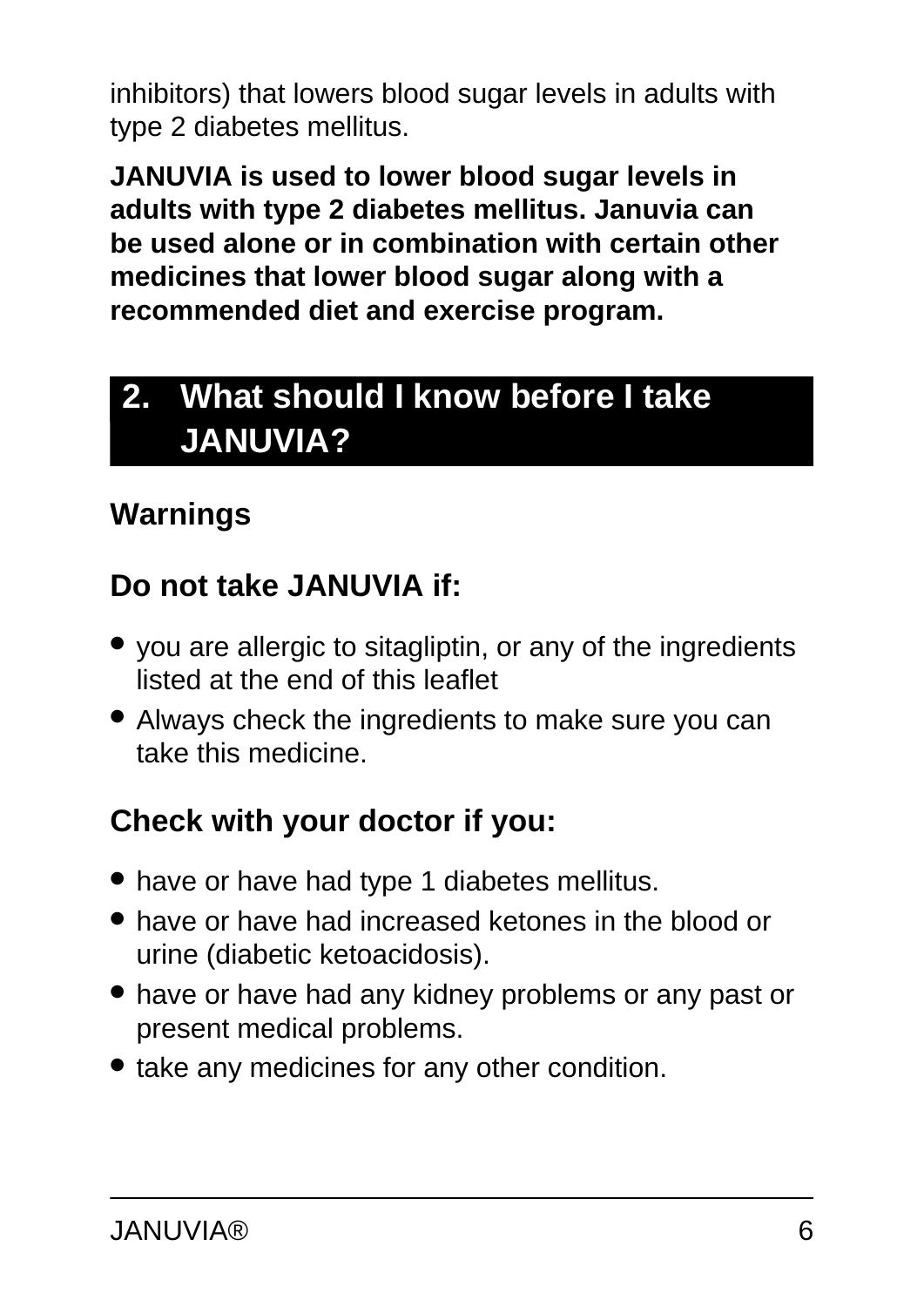During treatment, you may be at risk of developing certain side effects. It is important you understand these risks and how to monitor for them. See additional information under Section [6. Are there any side effects](#page-10-0)?

# **Pregnancy and breastfeeding**

Check with your doctor if you are pregnant or intend to become pregnant. JANUVIA is not recommended for use during pregnancy.

Talk to your doctor if you are breastfeeding or intend to breastfeed. You should not take JANUVIA while breastfeeding or if planning to breastfeed.

# **Children**

Children and adolescents below 18 years should not use this medicine. JANUVIA is not effective in children and adolescents 10 to 17 years of age with type 2 diabetes. JANUVIA has not been studied in children younger than 10 years of age.

# <span id="page-6-0"></span>**3. What if I am taking other medicines?**

Tell your doctor or pharmacist if you are taking any other medicines, including any medicines, vitamins or supplements that you buy without a prescription from your pharmacy, supermarket or health food shop.

Medicines that may cause low blood sugar when used in combination with JANUVIA include:

● Sulfonylureas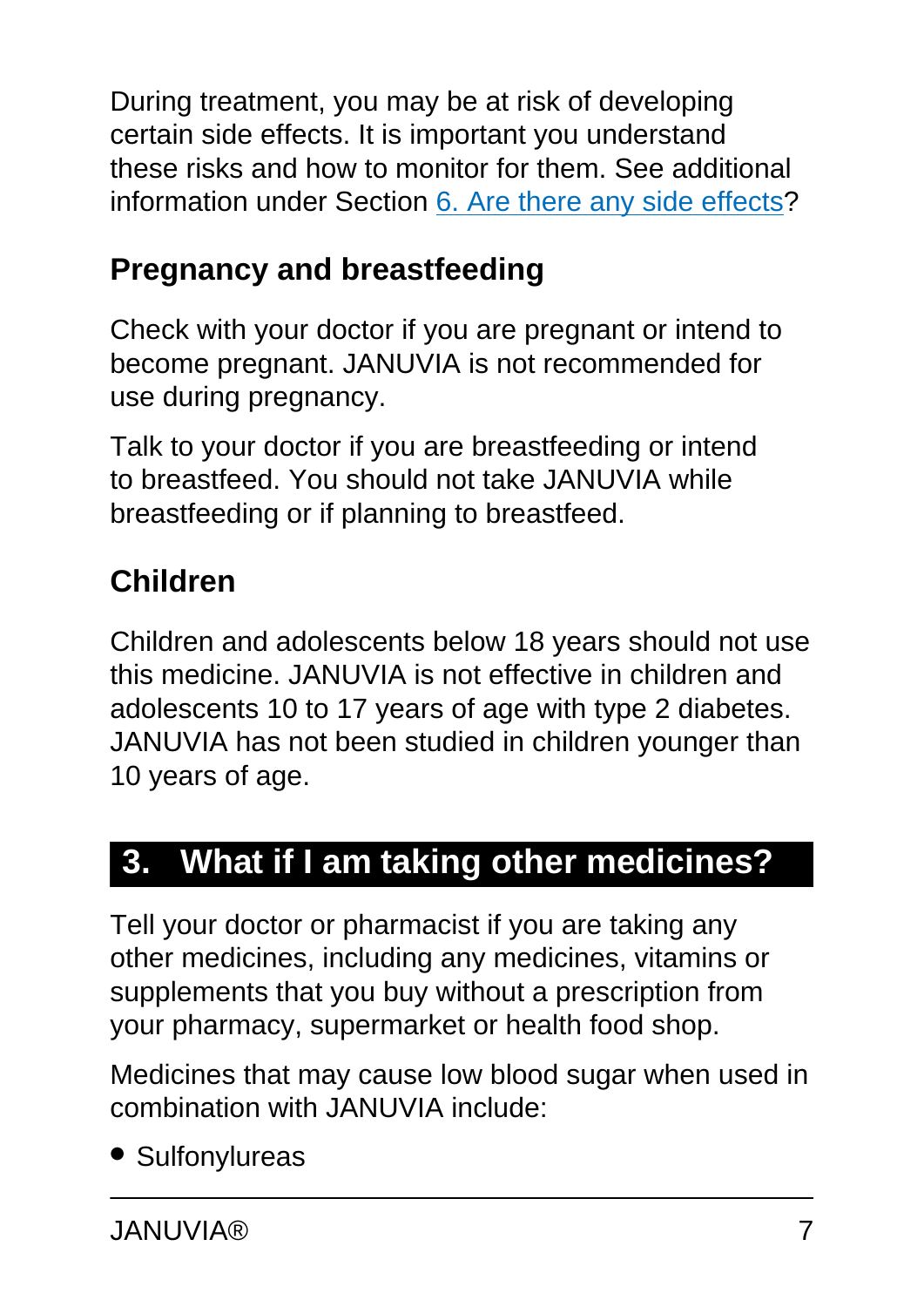● Insulin

A reduction in the amount of the sulfonylurea or insulin may be required.

**Check with your doctor or pharmacist if you are not sure about what medicines, vitamins or supplements you are taking and if these affect JANUVIA.**

# <span id="page-7-0"></span>**4. How do I take JANUVIA?**

### **How much to take**

- Take JANUVIA once a day by mouth, with or without food
- If you have kidney problems, your doctor may prescribe lower doses, and monitor your kidney function.
- Your doctor may prescribe JANUVIA on its own, or with certain other medicines that lower blood sugar.

# **When to take JANUVIA**

• Take your JANUVIA at about the same time each day.

# **If you forget to take JANUVIA**

JANUVIA should be taken regularly at the same time each day. If you miss your dose at the usual time, take it as soon as you remember.

#### **If it is almost time for your next dose, skip the dose you missed and take your next dose when you are meant to.**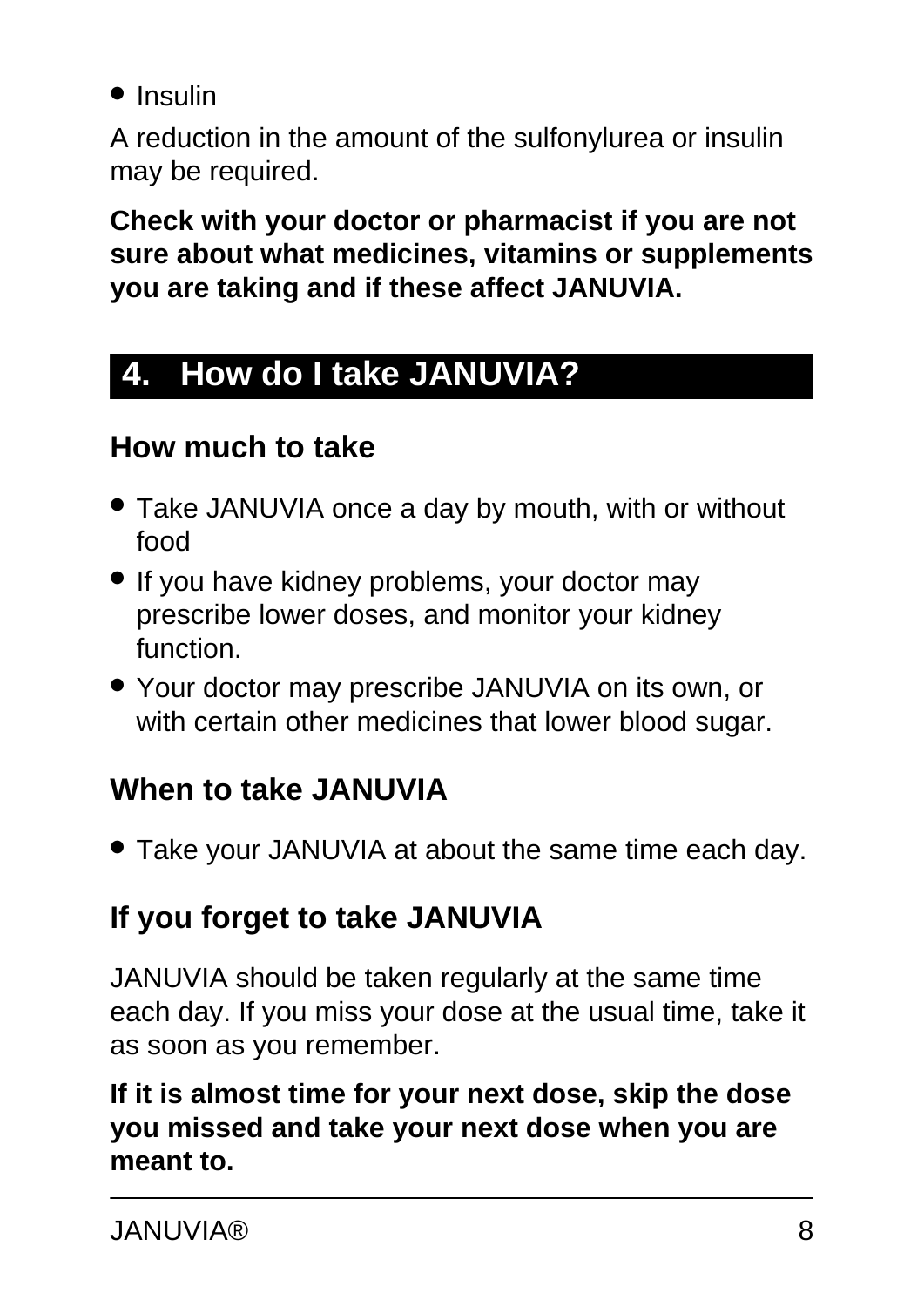#### **Do not take a double dose to make up for the dose you missed.**

### **If you take too much JANUVIA**

If you think that you have taken too much JANUVIA, you may need urgent medical attention.

#### **You should immediately:**

- phone the Poisons Information Centre (**by calling 13 11 26**), or
- contact your doctor, or
- go to the Emergency Department at your nearest hospital.

**You should do this even if there are no signs of discomfort or poisoning.**

# <span id="page-8-0"></span>**5. What should I know while taking JANUVIA?**

### **Things you should do**

Diet and exercise can help your body use its blood sugar better. It is important to stay on your doctor's recommended diet, exercise and weight loss program while taking JANUVIA.

### **Call your doctor straight away:**

• If you become pregnant while taking JANUVIA.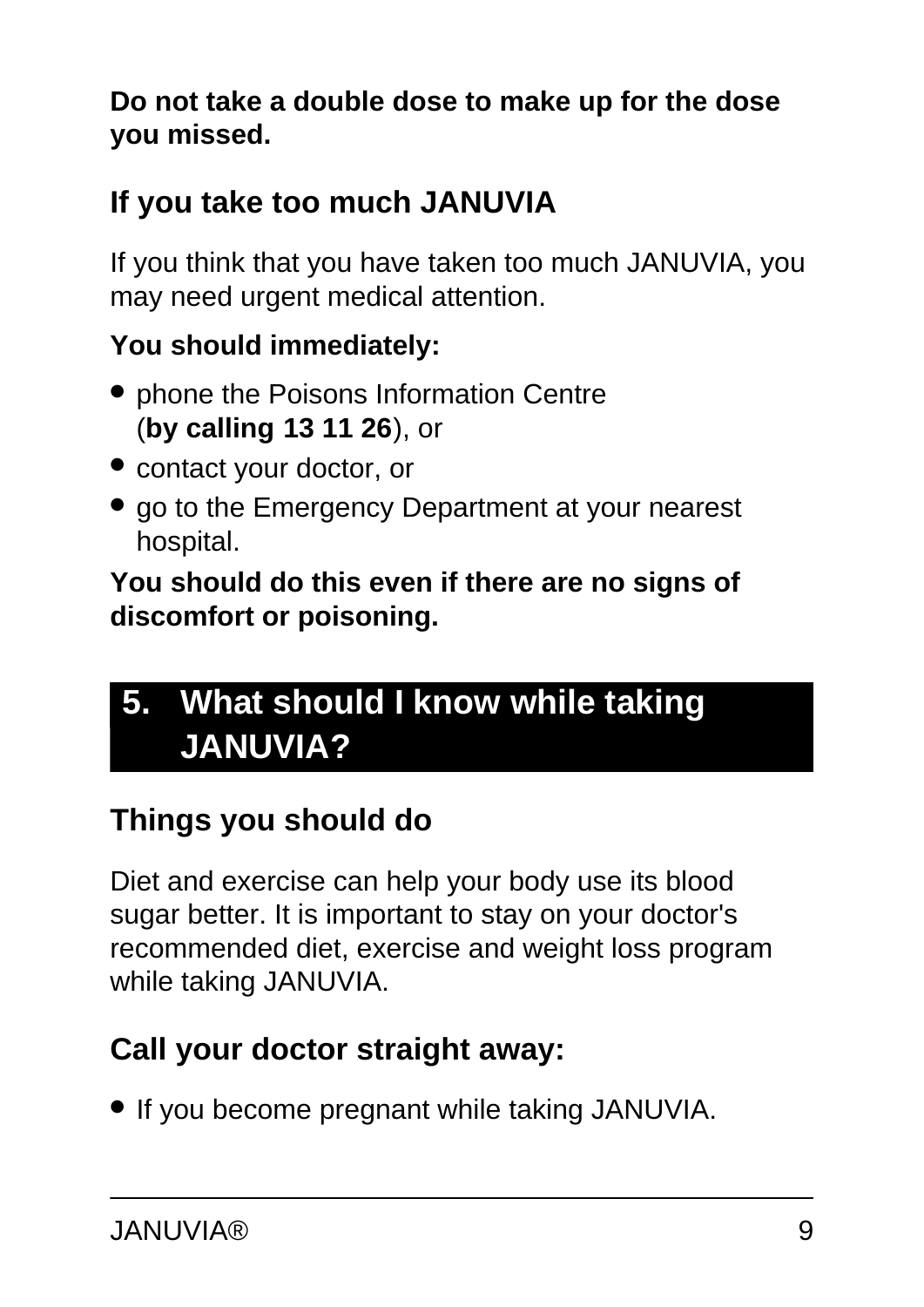If you are about to be started on any new medicine, tell your doctor and pharmacist that you are taking JANUVIA.

Remind any doctor, dentist or pharmacist you visit that you are taking JANUVIA.

### **Things you should not do**

- Do not stop taking this medicine suddenly. Continue to take JANUVIA as long as your doctor prescribes it so it can continue to help control your blood sugar.
- Do not give JANUVIA to anyone else, even if they have the same condition as you.

### **Driving or using machines**

There is no information to suggest that JANUVIA affects your ability to drive a car or operate machinery.

### **Looking after your medicine**

Keep your tablets in the blister pack until it is time to take them.

Store it in a cool dry place away from moisture, heat or sunlight; for example, do not store it:

- in the bathroom or near a sink, or
- in the car or on window sills.

#### **Keep it where young children cannot reach it.**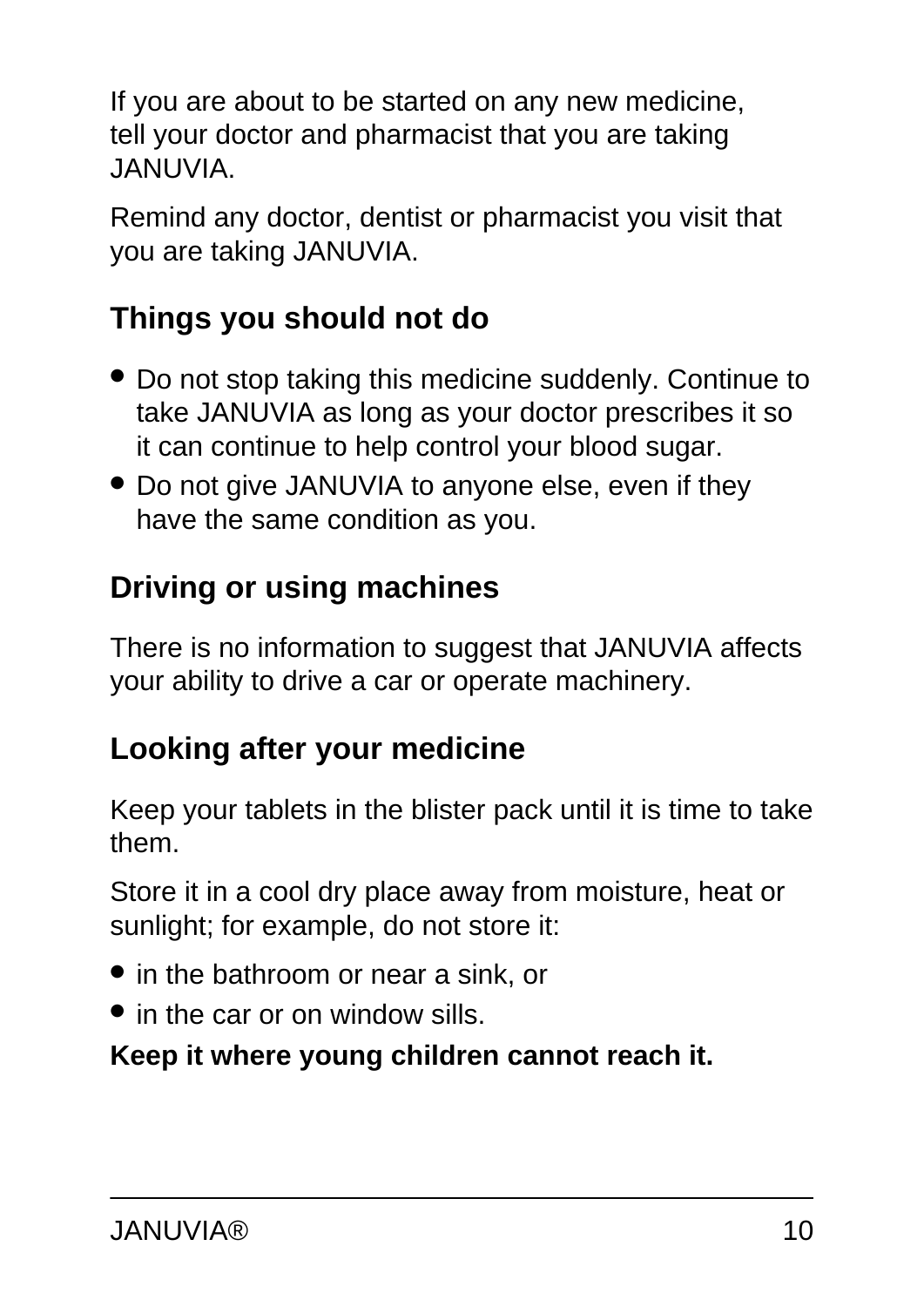### **Getting rid of any unwanted medicine**

If you no longer need to take this medicine or it is out of date, take it to any pharmacy for safe disposal.

Do not take this medicine after the expiry date

# <span id="page-10-0"></span>**6. Are there any side effects?**

All medicines can have side effects. If you do experience any side effects, most of them are minor and temporary. However, some side effects may need medical attention.

See the information below and, if you need to, ask your doctor or pharmacist if you have any further questions about side effects.

### **Less serious side effects**

| Less serious side effects   What to do                                                                                                                                                                                      |                                                                                                      |
|-----------------------------------------------------------------------------------------------------------------------------------------------------------------------------------------------------------------------------|------------------------------------------------------------------------------------------------------|
| • Signs of an infection of<br>the breathing passages<br>including runny nose,<br>sore throat, cough,<br>soreness in the back<br>of the nose and throat<br>and discomfort when<br>swallowing, headache,<br>flu-like symptoms | Speak to your doctor if<br>you have any of these<br>less serious side effects<br>and they worry you. |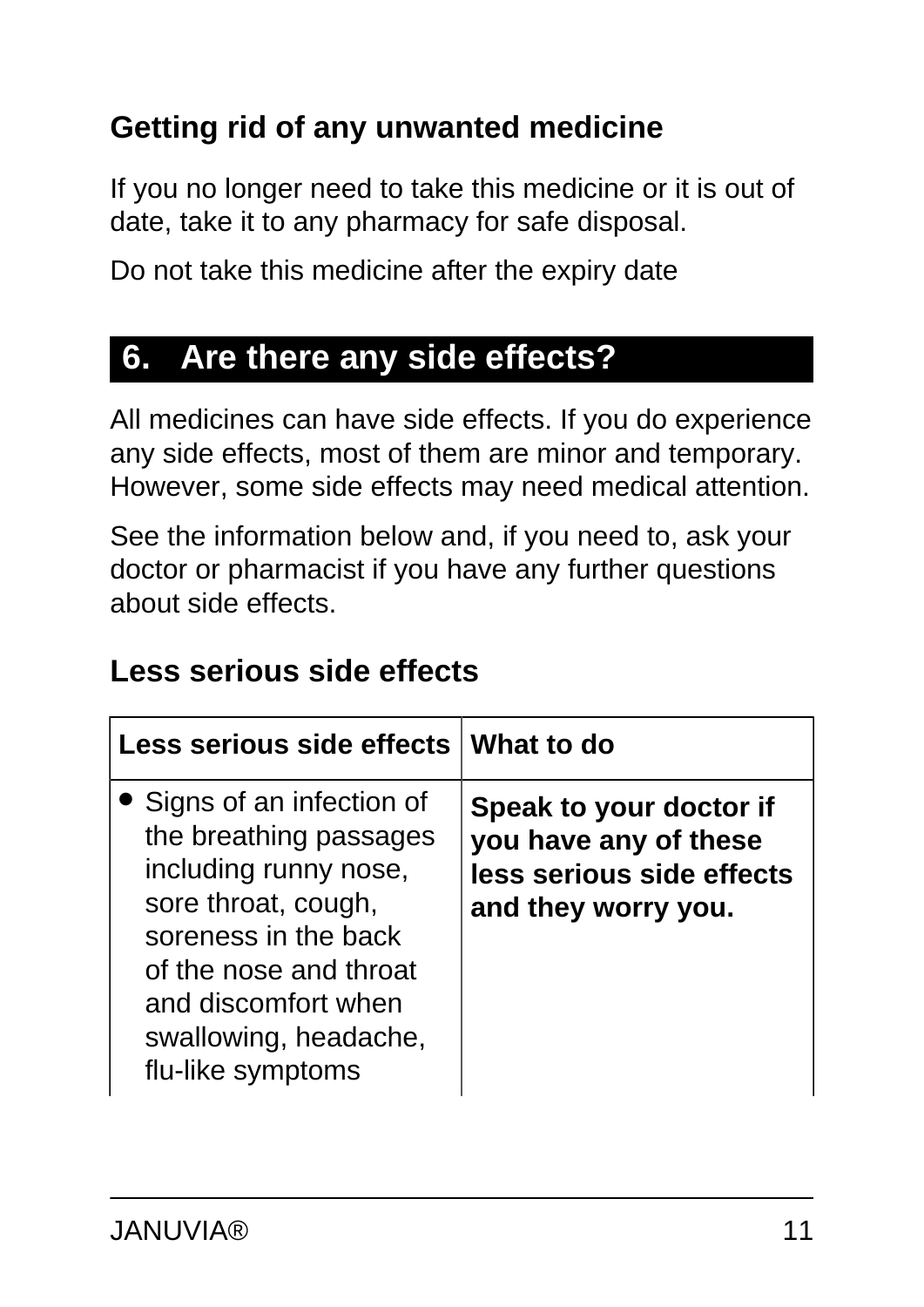| Less serious side effects What to do                                |  |
|---------------------------------------------------------------------|--|
| • Stomach discomfort and<br>vomiting, diarrhoea or<br>constipation. |  |
| • Muscle aches or pain in<br>the joints, back, arm, or<br>leg       |  |
| Itching, or blisters or the<br>breakdown of your skin<br>(erosion). |  |

### **Serious side effects**

| <b>Serious side effects</b>                                                                                                                                                                                                                                                                                                                                | What to do                                                                                                                                                                                                          |
|------------------------------------------------------------------------------------------------------------------------------------------------------------------------------------------------------------------------------------------------------------------------------------------------------------------------------------------------------------|---------------------------------------------------------------------------------------------------------------------------------------------------------------------------------------------------------------------|
| Allergic reactions<br>including rash, hives,<br>and swelling of the<br>face, lips, tongue, and<br>throat that may cause<br>difficulty in breathing or<br>swallowing.<br>• Severe and persistent<br>stomach pain, often<br>with nausea and<br>vomiting. These<br>may be symptoms<br>of pancreatitis.<br>Pancreatitis can be a<br>serious, potentially life- | <b>Stop taking JANUVIA.</b><br><b>Call your doctor straight</b><br>away, or go straight<br>to the Emergency<br><b>Department at your</b><br>nearest hospital if you<br>notice any of these<br>serious side effects. |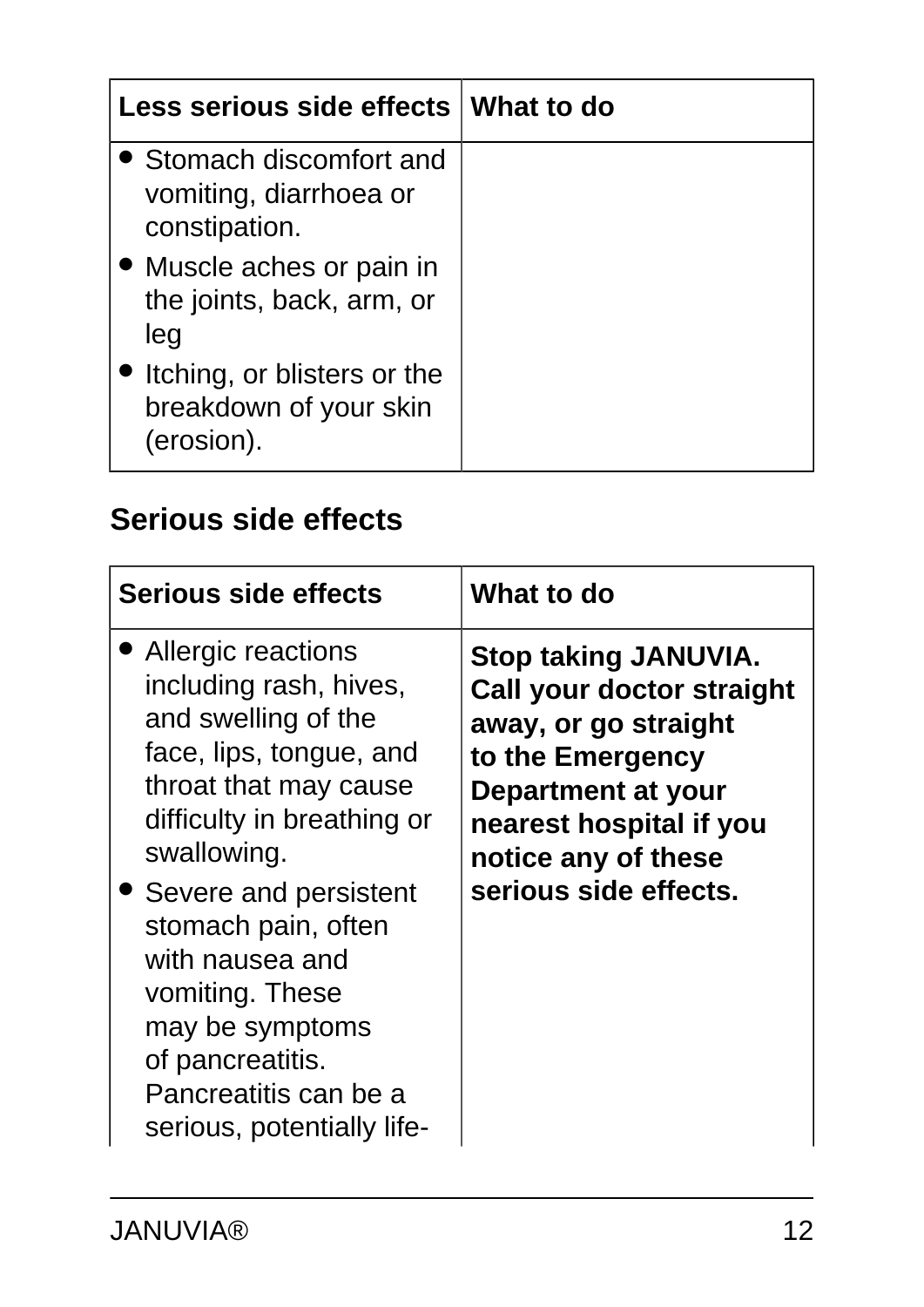| Serious side effects                                                                                            | What to do |
|-----------------------------------------------------------------------------------------------------------------|------------|
| threatening medical<br>condition.                                                                               |            |
| • Low blood sugar when<br>JANUVIA is used in<br>combination with a<br>sulfonylurea medicine or<br>with insulin. |            |
| • Severe blistering or the<br>breakdown of your skin<br>(erosion).                                              |            |
| • Kidney problems<br>(sometimes requiring<br>dialysis)                                                          |            |

#### **Tell your doctor or pharmacist if you notice anything else that may be making you feel unwell.**

Other side effects not listed here may occur in some people.

### **Reporting side effects**

After you have received medical advice for any side effects you experience, you can report side effects to the Therapeutic Goods Administration online at [www.tga.gov.au/reporting-problems.](http://www.tga.gov.au/reporting-problems) By reporting side effects, you can help provide more information on the safety of this medicine.

#### <span id="page-12-0"></span>**Always make sure you speak to your doctor or pharmacist before you decide to stop taking any of your medicines.**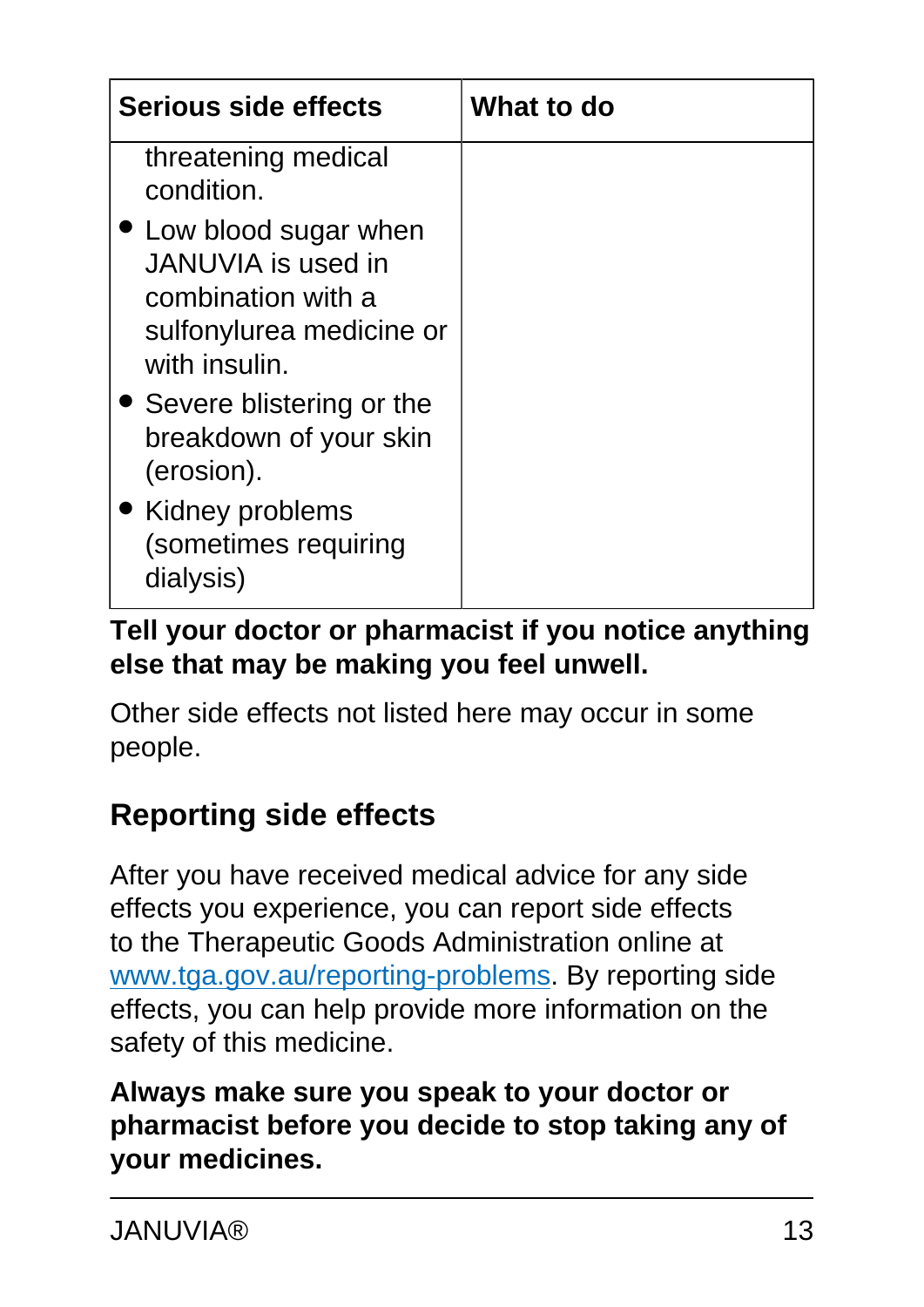# **7. Product details**

This medicine is only available with a doctor's prescription.

#### **What JANUVIA contains**

| <b>Active ingredient</b><br>(main ingredient) | Sitagliptin 25, 50 or 100<br>mg per tablet |
|-----------------------------------------------|--------------------------------------------|
| <b>Other ingredients</b>                      | Microcrystalline cellulose                 |
| (inactive ingredients)                        | Calcium hydrogen<br>phosphate              |
|                                               | Croscarmellose sodium                      |
|                                               | Magnesium stearate                         |
|                                               | Sodium stearyl fumarate                    |
|                                               | Polyvinyl alcohol                          |
|                                               | Macrogol 3350                              |
|                                               | <b>Purified talc</b>                       |
|                                               | Titanium dioxide                           |
|                                               | Iron oxide red                             |
|                                               | Iron oxide yellow                          |
| <b>Potential allergens</b>                    |                                            |